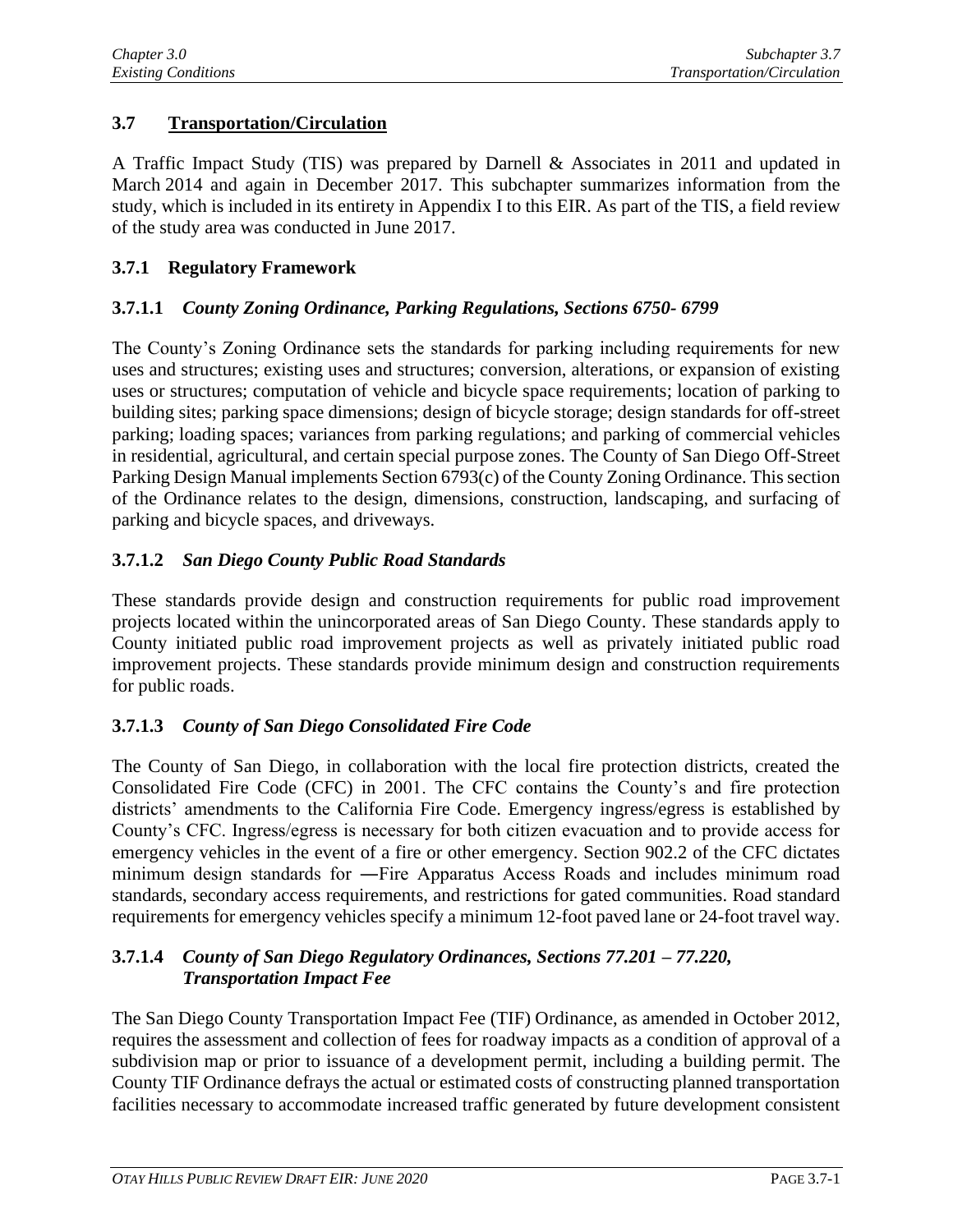with Section 66000 et seq. of the California Government Code (Mitigation Fee Act). Application of this fee includes, but is not limited to, development for residential, commercial, and industrial land uses. The fees are collected to fund identified transportation facilities, or portions thereof, that provide increased road capacity necessitated by the cumulative impacts of future development.

# **3.7.1.5** *Senate Bill 743*

In September 2013, the Governor's Office signed SB 743 into law, starting a process that fundamentally changes the way transportation impact analysis is conducted under CEQA. In response to the passage of SB 743, the Governor's Office of Planning and Research (OPR) was required to amend the CEQA Guidelines to provide a new approach to evaluating traffic impacts. These changes include the elimination of auto delay, LOS, and similar measurements of vehicular roadway capacity and traffic congestion as the basis for determining significant impacts. The mandate of SB 743 was to devise an alternative traffic impact evaluation criterion that would promote the reduction of GHG emissions as well as foster the development of multi-modal transportation networks and a diversity of land uses.

SB 743 further suggested that a measurement such as vehicle miles traveled (VMT) would be appropriate method to evaluate traffic impacts. VMT is defined as a measurement of miles traveled by vehicles within a specified region and for a specified time period. VMT is calculated based on individual vehicle trips generated and their associated trip lengths.

In January 2016, the OPR issued the *Revised Proposal on Updates to the CEQA Guidelines on Evaluating Transportation Impacts in CEQA*, which provided recommendations for updating the CEQA Guidelines and in December 2018 OPR issued the accompanying *Technical Advisory on Evaluating Transportation Impacts in CEQA*. Subsequently OPR and the Office of the Secretary of Natural Resources finalized the CEQA Guidelines for implementing SB 743 and beginning July 1, 2020, the VMT guidelines apply statewide.

OPR has made clear that a lead agency shall have discretion in choosing both the most appropriate methodology and the most appropriate threshold for projects. Lead agencies may even go so far as to choose whether a project-specific threshold involving quantification of VMT or a qualitative analysis is more appropriate for the specific project.

## **3.7.2 Environmental Setting**

The Project impact footprint is located within a roadway network that consists of a series of major streets and highways. As detailed below, several new highways and roadways are planned for the area. The study area covers areas within the jurisdictions of the City and County of San Diego. As a result, the roadways are subject to different long-range improvement plans.

## **3.7.2.1** *Circulation Network*

## Roadway Segments

The existing roadway conditions and intersection geometrics are depicted in Figure 3.7-1, *Existing 2017 Traffic Volumes*, and are described below.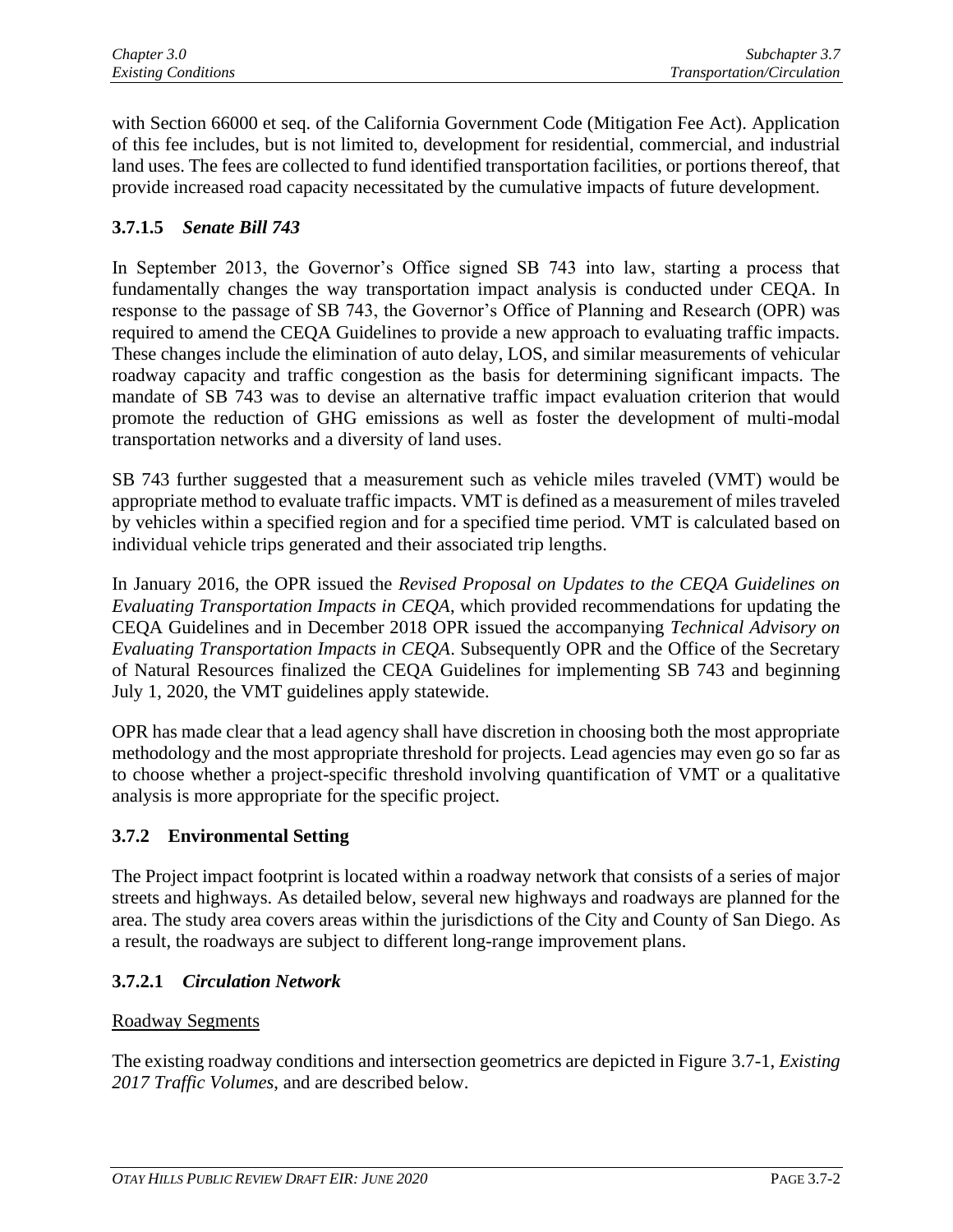**SR 905** is an east-west six-lane expressway which extends from Interstate 805 (I-805) to the Otay Mesa Port of Entry. The posted speed limit is 55 miles per hour (mph). SR 905 is being constructed in multiple phases as part of an ongoing effort to provide for more efficient transportation of people, goods, and services within the Otay Mesa region of San Diego. The following phases have been completed: Phases 1A and 1B (mainlines of the freeway), Phase 2 (improvements to the I-805/SR 905 interchange), and Phase 3A (northbound connectors between SR 905 and SR 125. Additionally, Caltrans has extended SR 905 to provide at-grade connections of SR 905 at Enrico Fermi Drive and two travel lanes in each direction. The remaining phases of the SR 905 project have not yet been constructed: Phase 3B (southbound connectors between SR 905 and SR 125) and Phase 4 (interchange at Heritage Road).

**Otay Mesa Road (Old Otay Mesa Road) (SC 1120)** is an east-west two-lane roadway located within the jurisdictions of the County and City. The segment from approximately 1,200 feet east of Sanyo Avenue to SR 905 is located within both jurisdictions, with the centerline of the existing road as the boundary. The posted speed limit on this section of Otay Mesa Road is 55 mph.

The segment of Otay Mesa Road (Old Otay Mesa Road) just east of the SR 125 southbound ramp is currently constructed to provide six travel lanes (two eastbound lanes and four westbound lanes). The segment of Otay Mesa Road (Old Otay Mesa Road) just west of Harvest Road is currently constructed to provide five travel lanes (two eastbound lanes and three westbound lanes). These segments of Otay Mesa Road (Old Otay Mesa Road) have the capacity equivalent to that of a modified four-lane Major Arterial (which is the half-way point between a four-lane Major Road and a six-lane Prime Arterial) and can accommodate approximately 47,000 average daily trips (ADT) while operating at a level of service  $E$  (LOS  $E$ )<sup>1</sup>.

The segment of Otay Mesa Road (Old Otay Mesa Road) between Harvest Road and Sanyo Avenue is currently constructed to provide four travel lanes (two eastbound lanes and two westbound lanes). This segment of Otay Mesa Road (Old Otay Mesa Road) has the capacity equivalent to that of a four-lane Major Road with a capacity of 37,000 ADT at LOS E.

The segment of Otay Mesa Road between Sanyo Avenue and Alta Road is basically a two-lane undivided roadway. This section of Otay Mesa Road has a varying pavement width of 40 to 58 feet. East of Sanyo Avenue, the roadway is widened to provide one lane westbound, a westbound left-turn lane, and two eastbound travel lanes that reduces to one lane in each direction at the City/County boundary and continues with one lane in each direction to Enrico Fermi Drive. East of Enrico Fermi Drive, the roadway is widened and striped to provide one lane in each direction and a center left turn lane for 750 feet then reduces to one lane in each direction within the existing 40 feet of pavement.

The current capacity on the County two-lane segments of (Otay Mesa Road) is equivalent to that of a Light Collector, capacity of 16,200 ADT at LOS E. A Light Collector for the County has a cross section of 40 feet curb to curb, and 60 feet of right-of-way.

Based on the East Otay Mesa Specific Plan Amendment (SPA 10-001) approved by the Board of Supervisors September 15, 2010, the ultimate classification of the segment of Otay Mesa Road

<sup>&</sup>lt;sup>1</sup> Level of service (LOS) is a professional industry standard by which the operating conditions of a given roadway segment or intersection is measured.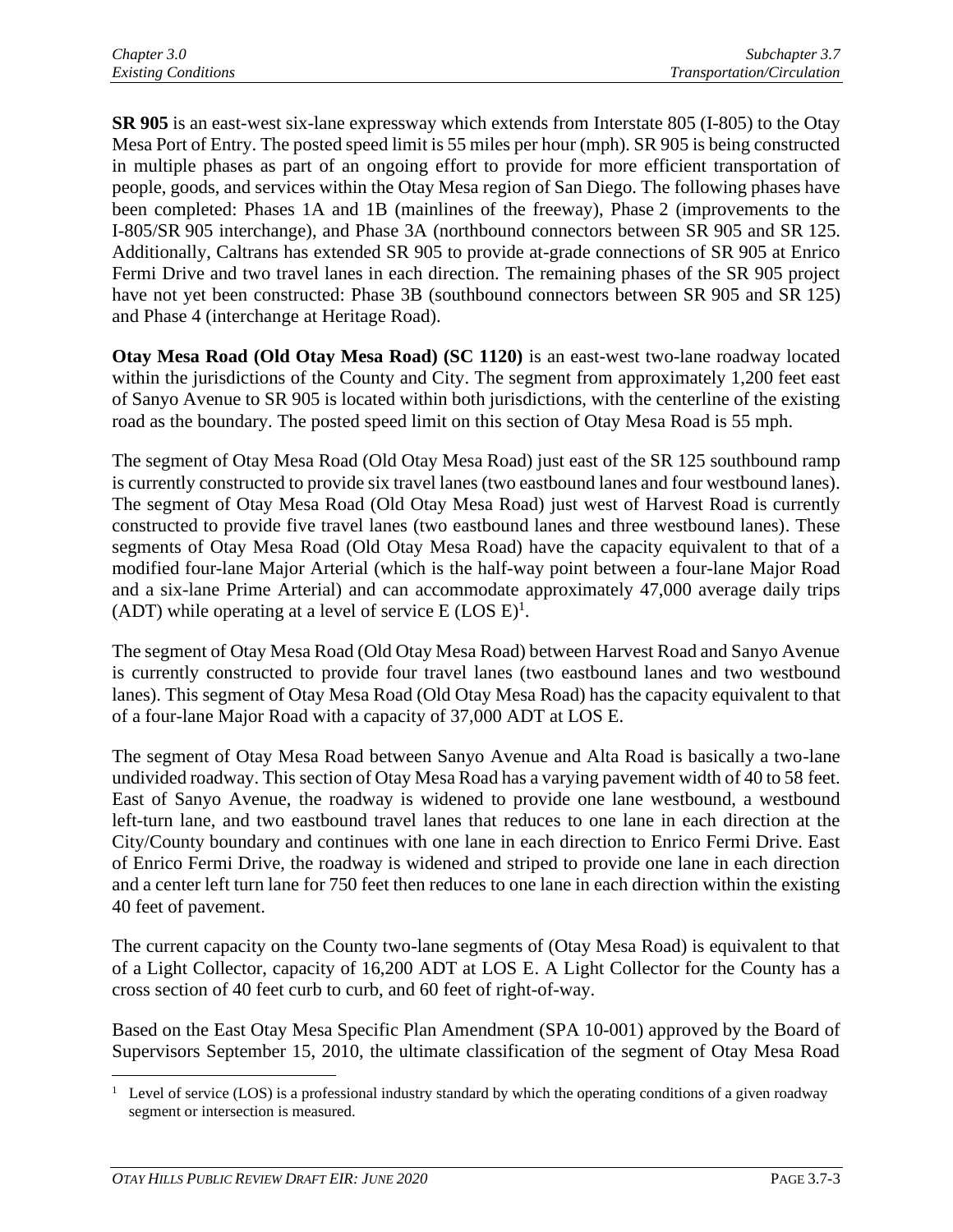between Harvest Road and Enrico Fermi Drive is classified as a Prime Arterial. In the East Otay Mesa Specific Plan, this segment is a Prime Arterial with a capacity of 57,000 ADT at LOS E, with a modified cross section of 90 feet curb to curb and 110 feet of right-of-way. Between Enrico Fermi Drive and Alta Road, Otay Mesa Road is classified as a four-lane Major Road. A Major Road has a capacity of 37,000 ADT at LOS E, with a cross section of 78 feet curb to curb and 98 feet of right-of-way.

**Enrico Fermi Drive (SA 1105)** is a north-south two-lane facility. This roadway segment is split between County and City jurisdictions. The segment north of Airway Road is under the County's jurisdiction and exists as a three-lane roadway just south of Otay Mesa Road and north of Airway Road. Some portion of this roadway segment currently exists as a two-lane roadway. For the purpose of analysis, the roadway segment under County's jurisdiction was analyzed as a Town Collector (capacity of 19,000 ADT at LOS E). The segment of Enrico Fermi Drive, south of Airway Road is under the City's jurisdiction and exists as a four lane Major Arterial (capacity of 40,000 ADT at LOS E).

Enrico Fermi Drive has the ultimate classification in the East Otay Mesa Specific Plan and County of San Diego Mobility Element as a four-lane Major facility with a capacity of 40,000 ADT at LOS E for the segment located within the City and a capacity of 37,000 ADT at LOS E for the segment located within the County. The cross section for a four-lane Major facility is 78 feet curb to curb, with 98 feet right-of-way. Per the East Otay Mesa Specific Plan, the segment of Enrico Fermi Drive between Otay Mesa Road and SR 11 is classified as an Enhanced Major Road Facility that requires additional right-of-way to accommodate turn movements and freeway access from Otay Mesa Road to SR 11.

**Alta Road (SR 1112)** is constructed as a north-south facility. Between Otay Mesa Road and Lone Star Road (Paseo de la Fuente), the roadway is constructed to provide one lane in each direction plus a left turn lane at Lone Star Road. The LOS E capacity of this roadway segment is 16,200 ADT. The majority of the roadway is generally constructed as a two-lane (one lane each direction) undivided roadway with a capacity of a Light Collector, 16,200 ADT at LOS E. The segment of Alta Road between Lone Star Road (Paseo de la Fuente) and Calzada de la Fuente was widened to provide two northbound travel lanes and two southbound travel lanes and a painted median with a capacity of 28,000 ADT at LOS E.

Based on the Mobility Element of the County General Plan, the ultimate classification of Alta Road between Lone Star Road (Paseo de la Fuente) and Otay Mesa Road (Old Otay Mesa Road) is a modified Major Road with a capacity of 37,000 ADT at LOS E. The ultimate classification of Alta Road between Lone Star Road (Paseo de la Fuente) and Donovan State Prison Road is a fourlane Industrial Collector with a center left turn lane, capacity of 34,200 ADT at LOS E with a modified cross section of 62 feet curb to curb and 86 feet of right-of-way. From Donovan State Prison Road north to the Specific Plan Boundary, the roadway segment of Alta Road is classified as a four-lane Industrial Collector, capacity of 34,200 ADT at LOS E with a modified cross section of 58 feet curb to curb and 84 feet of right-of-way.

**Calzada de la Fuente** is constructed as an east-west two-lane Industrial/Commercial roadway with a LOS E capacity of 16,200 ADT.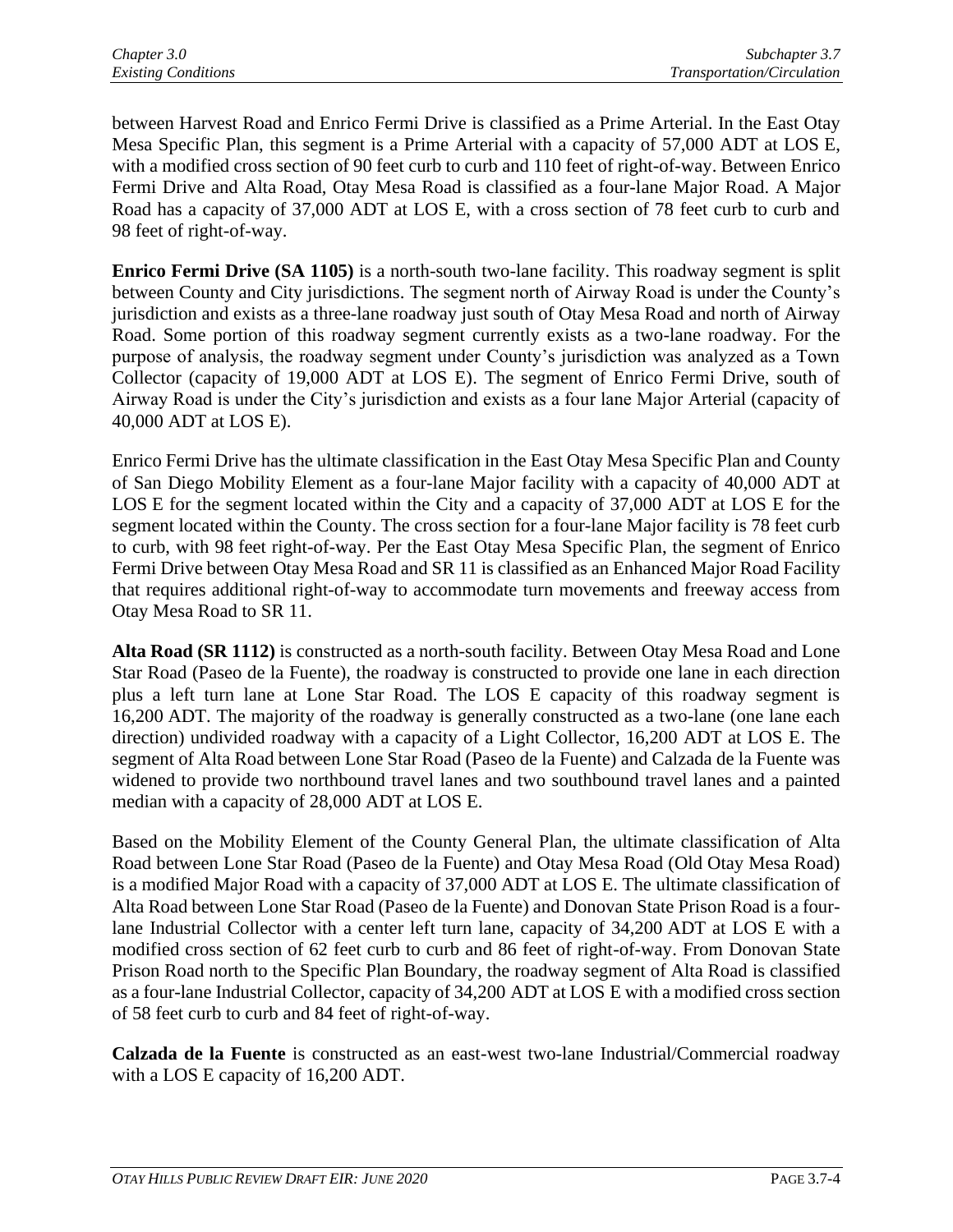**State Route 11** is currently proposed by Caltrans to be extended as a toll road to the new Port of Entry. The SR 11 project would consist of constructing approximately two miles of a new, fourlane freeway from the proposed SR 905/SR 125 junction to the future Federal Port of Entry at east Otay Mesa in San Diego County. An environmental study for the SR 11 program has been completed. SR 11 was extended to Enrico Fermi Drive in February 2017. The SR 11 Toll Facility is currently under design, which includes construction of a 4-lane toll-way and connection to the future Otay Mesa East Port of Entry with Mexico. Construction dates for the SR 11 and Otay Mesa East Port of Entry will not be established until funding for the project is secured; however, this project is a high priority project for the region. Caltrans has identified the preferred interchange alternative for the SR 11, which involves a full interchange at Enrico Fermi Drive and a one and one-half interchange at Siempre Viva Road.

#### Intersections

The existing intersection geometrics are shown on Figure 3.7-1. The key intersections analyzed include:

- Otay Mesa Road/SR 125 Southbound Ramp (signalized);
- Otay Mesa Road/SR 125 Northbound Ramp (signalized);
- Otay Mesa Road (Old Otay Mesa Road)/Sanyo Avenue (signalized);
- Otay Mesa Road (Old Otay Mesa Road)/Enrico Fermi Drive (signalized);
- Otay Mesa Road (Old Otay Mesa Road)/Alta Road (all-way stop-controlled);
- Airway Road/Enrico Fermi Drive (signalized);
- Siempre Viva Road/Enrico Fermi Drive (signalized);
- Alta Road/Calzada de la Fuente (one-way stop-controlled);
- Alta Road/Lone Star Drive (Paseo de la Fuente) (signalized);
- Enrico Fermi Drive at SR 905 westbound on ramp (uncontrolled); and
- Enrico Fermi Drive at SR 905 eastbound off ramp (one way stop controlled).

## Existing Traffic Volumes and Operations

#### Roadway Segments

Twenty-four hour machine counts were collected on the study area roadways in April 2017. A copy of the worksheets from the traffic counts can be found in Appendix A of the TIS (Appendix I to this EIR).

Table 3.7-1, *Existing Roadway Segment LOS Summary*, summarizes the LOS observed for roadway segments under existing conditions. As shown in Table 3.7-1, based on average daily conditions all key roadway segments currently operate at a LOS C or better.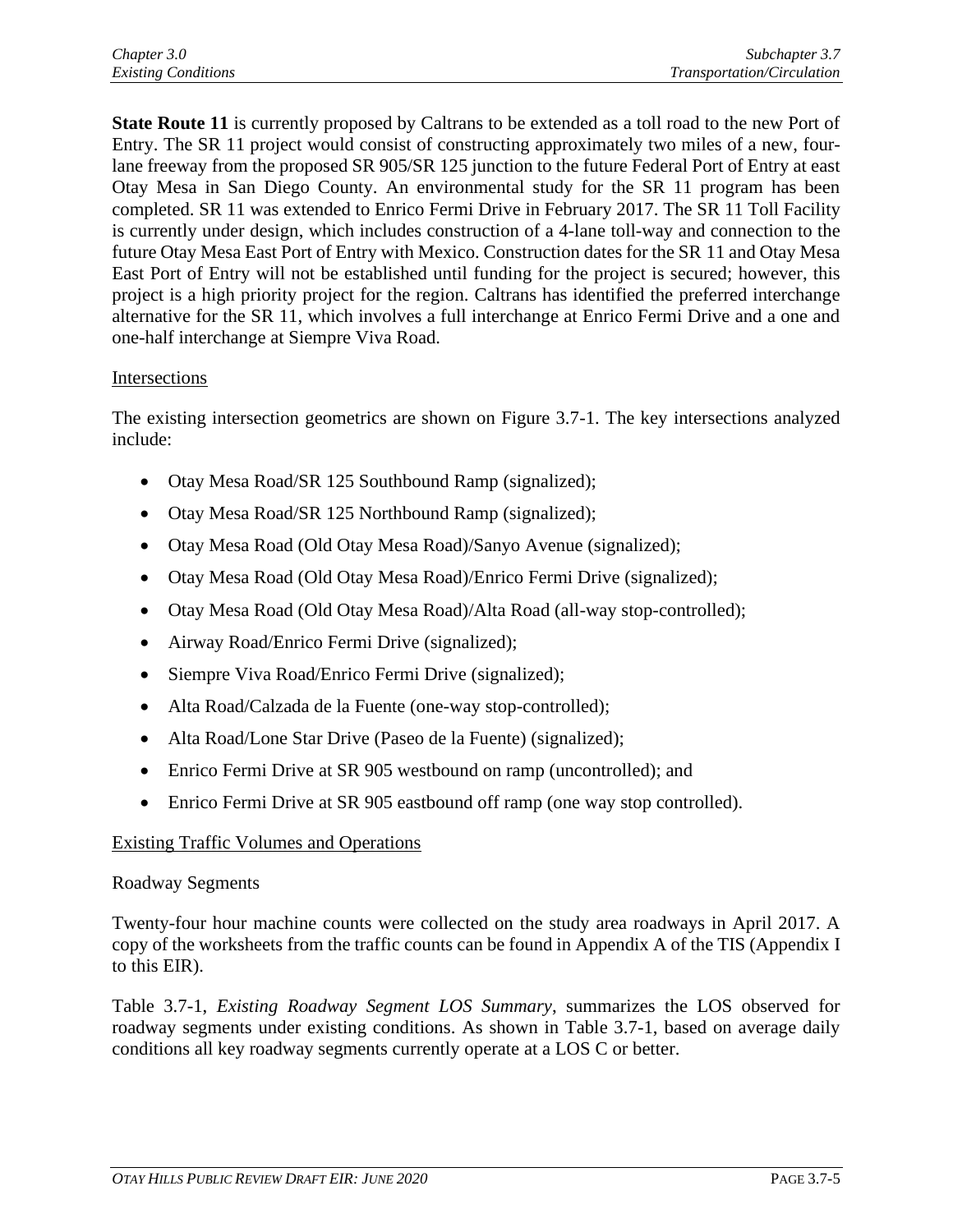## Intersections

As illustrated in Table 3.7-2, *Existing Intersections LOS Summary*, all intersections in the study area operate at LOS B or better under existing conditions, except for Otay Mesa Road at Alta Road, which operates at a LOS D in the AM peak hour.

#### SR 905 Mainline Operating Conditions

Table 3.7-3, *Existing (Year 2017) Freeway Mainline Operations for SR 905*, summarizes the mainline freeway operating conditions along SR 905 based on Caltrans peak hour criteria and existing traffic count data. SR 905 mainline segments are currently operating at acceptable levels of service during both the AM and PM peak hours.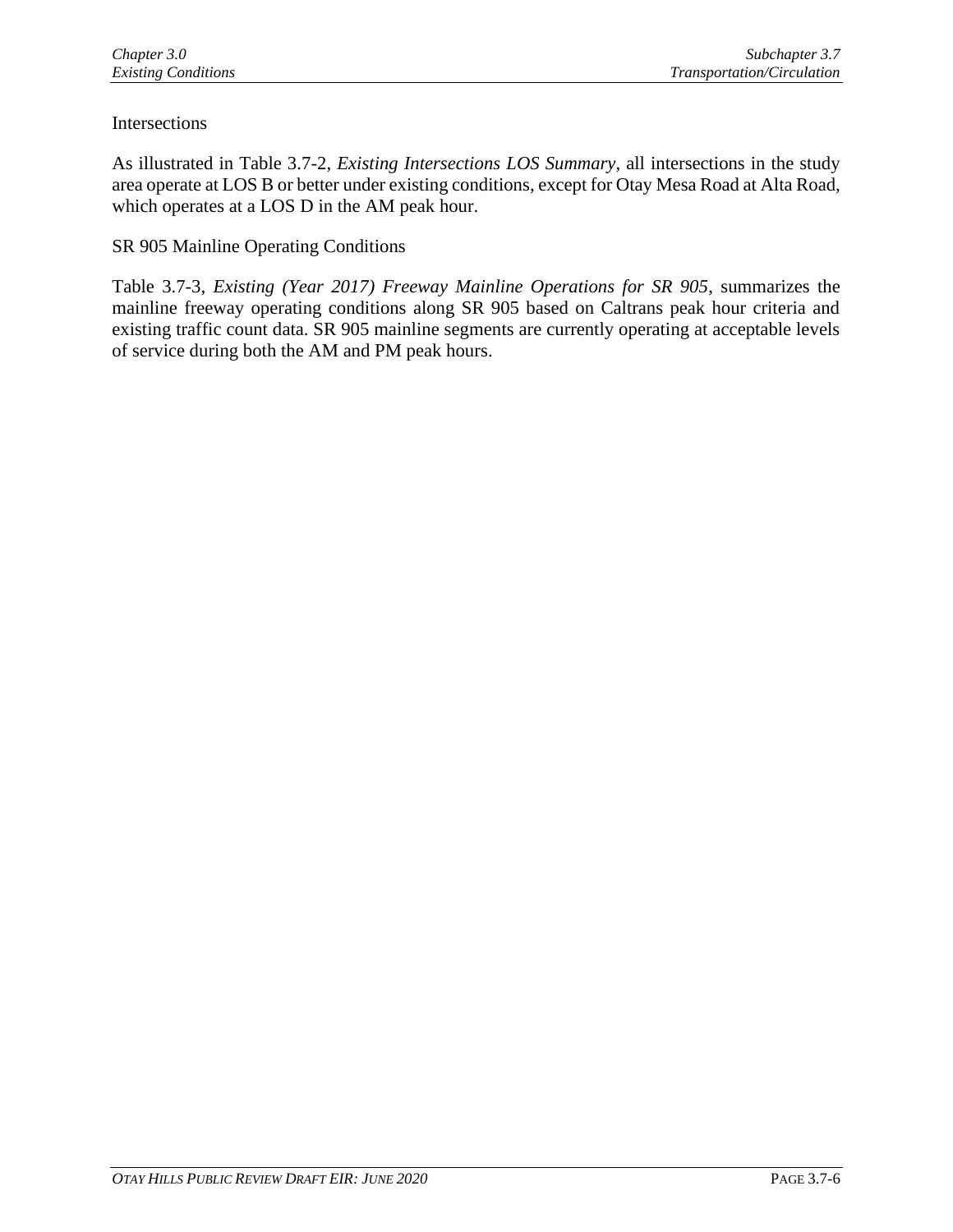$\mathsf{r}$ 

| <b>Table 3.7-1</b>                          |                             |                       |                 |       |               |  |  |  |  |
|---------------------------------------------|-----------------------------|-----------------------|-----------------|-------|---------------|--|--|--|--|
| <b>EXISTING ROADWAY SEGMENT LOS SUMMARY</b> |                             |                       |                 |       |               |  |  |  |  |
| <b>Roadway Segment</b>                      | <b>Jurisdiction</b>         | Capacity              | <b>Existing</b> |       |               |  |  |  |  |
|                                             |                             | (LOS E)               | <b>ADT</b>      | V/C   | <b>LOS</b>    |  |  |  |  |
| Otay Mesa Road (Old Otay Mesa Road)         |                             |                       |                 |       |               |  |  |  |  |
| SB SR 125 to NB SR 125                      | <b>County/City/Caltrans</b> | $47,000$ <sup>a</sup> | 10,372          | 0.22  | A             |  |  |  |  |
| Harvest Road to Sanyo Avenue                | <b>County/City</b>          | 37,000                | 10,372          | 0.28  | A             |  |  |  |  |
| Sanyo Avenue to Enrico Fermi Drive          | County                      | 16,200                | 5,327           | 0.33  | $\mathcal{C}$ |  |  |  |  |
| East of Enrico Fermi Drive                  | County                      | 19,000                | 9,065           | 0.48  | $\mathcal{C}$ |  |  |  |  |
| West of Alta Drive                          | County                      | 16,200                | 9.065           | 0.56  | D             |  |  |  |  |
| Calzada de la Fuente                        |                             |                       |                 |       |               |  |  |  |  |
| East of Alta Road                           | County                      | 16,200                | 1,196           | 0.074 | A             |  |  |  |  |
| <b>Enrico Fermi Drive</b>                   |                             |                       |                 |       |               |  |  |  |  |
| Old Otay Mesa Road to SR 905                | County                      | 19,000                | 7,271           | 0.38  | $\mathcal{C}$ |  |  |  |  |
| SR 905 to Airway Road                       | County                      | 19,000                | 4,902           | 0.26  | C             |  |  |  |  |
| <b>Alta Road</b>                            |                             |                       |                 |       |               |  |  |  |  |
| Calzada de la Fuente to Lone Star Road      |                             | 28,000                | 7,250           | 0.26  | A             |  |  |  |  |
| (Paseo de la Fuente)                        | County                      |                       |                 |       |               |  |  |  |  |
| Lone Star Road (Paseo de la Fuente) to Otay | County                      | 19,000                | 7,913           | 0.42  | $\mathcal{C}$ |  |  |  |  |
| Mesa Road                                   |                             |                       |                 |       |               |  |  |  |  |

Source: Darnell & Associates, Inc. 2017

Key: City = Capacity of segments based on the upper limits of LOS E per the City of San Diego; County = Capacity of segments based on the upper limits of LOS E per the County of San Diego; **BOLD** = Jurisdiction which capacity is based on; ADT = Average Daily Traffic; LOS = Level of Service; V/C = Volume-to-LOS E Capacity Ratio

<sup>a</sup> Additional lanes may be provided to accommodate turning movements and freeway access; hence the roadway capacity is 45,000 for City and 47,000 for County at LOS E (half-way between a 4-lane Major and 6-lane Prime Arterial).

| <b>Table 3.7-2</b><br><b>EXISTING INTERSECTIONS LOS SUMMARY</b> |                                   |                |                 |                |            |                |                |  |  |  |
|-----------------------------------------------------------------|-----------------------------------|----------------|-----------------|----------------|------------|----------------|----------------|--|--|--|
| <b>Intersection</b>                                             | <b>Jurisdiction</b>               | <b>Traffic</b> | <b>Critical</b> | <b>AM Peak</b> |            | <b>PM</b> Peak |                |  |  |  |
|                                                                 |                                   | <b>Control</b> | Move            | <b>Delay</b>   | <b>LOS</b> | <b>Delay</b>   | <b>LOS</b>     |  |  |  |
| Otay Mesa Road (E-W) at<br>SR 125 SB (N-S)                      | County/City/<br><b>SBX</b>        | Sig            | Int.            | 13.6           | B          | 12.1           | $\overline{B}$ |  |  |  |
| Otay Mesa Road (E-W) at<br>SR 125 NB (N-S)                      | <b>County/City/</b><br><b>SBX</b> | Sig            | Int.            | 4.1            | A          | 7.2            | A              |  |  |  |
| Otay Mesa Road (E-W) at<br>Sanyo Ave (N-S)                      | <b>County/City</b>                | Sig            | Int.            | 8.0            | A          | 10.1           | $\overline{B}$ |  |  |  |
| Otay Mesa Road (E-W) at<br>Enrico Fermi Drive (N-S)             | County                            | Sig            | Int.            | 14.5           | B          | 14.0           | B              |  |  |  |
| Otay Mesa Road (E-W) at Alta<br>Road $(N-S)$                    | County                            | AWSC           | Int.            | 33.6           | D          | 10.7           | <sub>B</sub>   |  |  |  |
| Enrico Fermi Drive (N-S) at<br>SR 905 WB on Ramp                | Caltrans                          | Uncontrolled   | Int.            | 3.1            | A          | 6.3            | A              |  |  |  |
| Enrico Fermi Drive (N-S) at<br>SR 905 EB off Ramp               | Caltrans                          | OWSC           | Int.            | 13.1           | B          | 12.1           | B              |  |  |  |
| Alta Road (N-S) at<br>Calzada de la Fuente (E-W)                | County                            | OWSC           | <b>WB</b>       | 14.8           | B          | 13.5           | B              |  |  |  |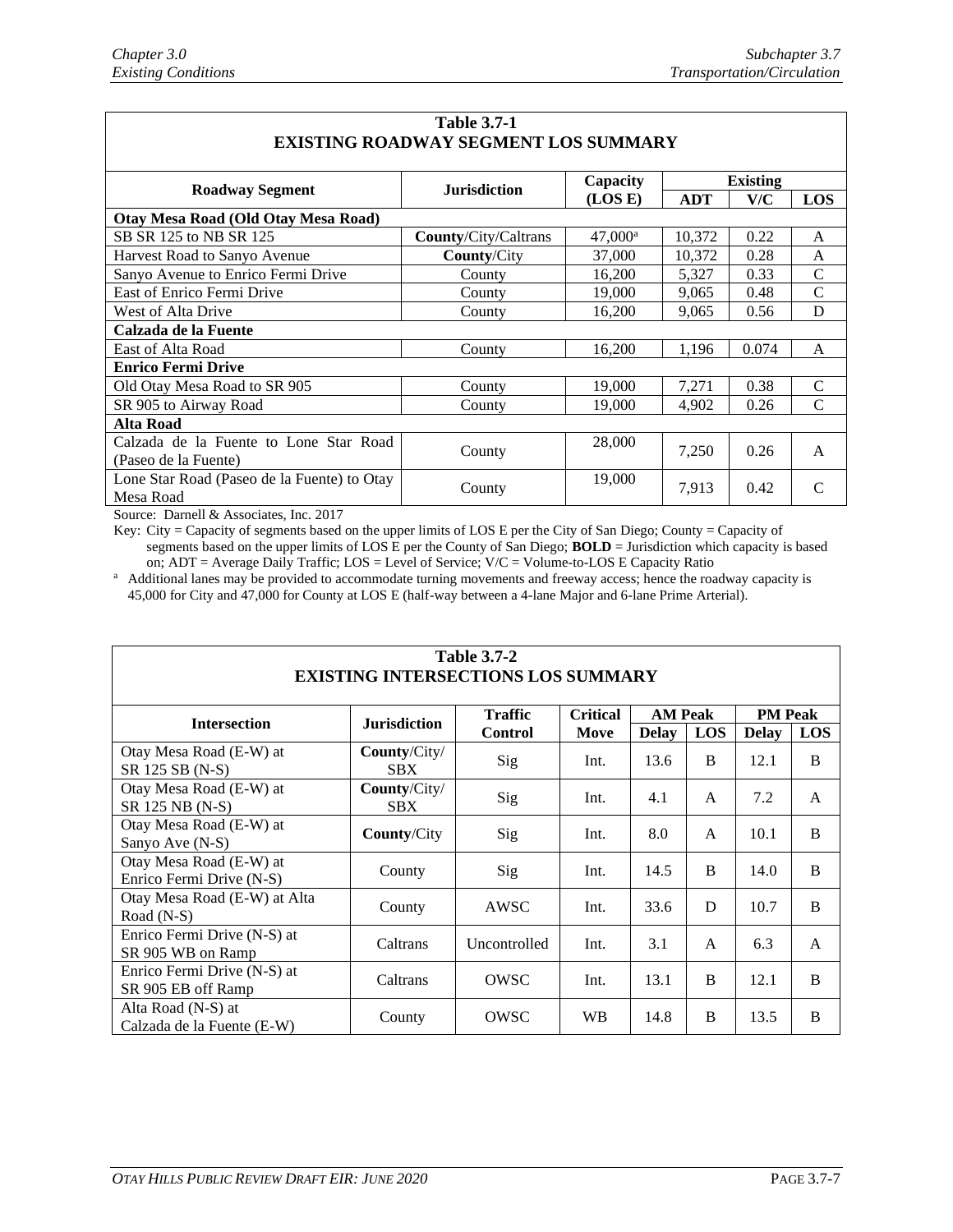| <b>Table 3.7-2 (cont.)</b><br><b>EXISTING INTERSECTIONS LOS SUMMARY</b> |                     |                |                 |                |            |                |            |  |  |  |
|-------------------------------------------------------------------------|---------------------|----------------|-----------------|----------------|------------|----------------|------------|--|--|--|
| <b>Intersection</b>                                                     | <b>Jurisdiction</b> | <b>Traffic</b> | <b>Critical</b> | <b>AM Peak</b> |            | <b>PM</b> Peak |            |  |  |  |
|                                                                         |                     | <b>Control</b> | Move            | <b>Delay</b>   | <b>LOS</b> | <b>Delay</b>   | <b>LOS</b> |  |  |  |
| Alta Road (N-S) at Lone Star Road                                       | County              | Sig            | Int.            | 2.8            | A          | 2.3            | A          |  |  |  |
| (Paseo de la Fuente) (E-W)                                              |                     |                |                 |                |            |                |            |  |  |  |
| Airway Road (E-W) at                                                    | <b>County/City</b>  | Sig            | Int.            | 14.9           | B          | 13.5           | B          |  |  |  |
| Enrico Fermi Drive (N-S)                                                |                     |                |                 |                |            |                |            |  |  |  |

Source: Darnell & Associates, Inc. 2017

Note: Delay is measured in seconds per vehicle.

Key: LOS = Level of Service; sig = signalized; AWSC = All-Way Stop-Controlled; OWSC=One Way Stop Controlled; sig = Signalized; Int. = Intersection; EB = Eastbound Approach; WB = Westbound Approach; NB = Northbound Approach; SB = Southbound Approach; E-W = East-West Roadway; N-S = North-South Roadway; SBX = South Bay Expressway; **BOLD** = Jurisdiction which capacity is based on

#### **Table 3.7-3 EXISTING (YEAR 2017) FREEWAY MAINLINE OPERATIONS FOR SR 905**

| <b>Intersection</b>    | <b>Direction</b> | <b>Number</b><br>of Lanes | Capacity | <b>Peak Hour</b><br>Volume |           | V/C  |      | LOS |    |
|------------------------|------------------|---------------------------|----------|----------------------------|-----------|------|------|-----|----|
|                        |                  |                           |          | AΜ                         | <b>PM</b> | AM   | PM   | AМ  | PM |
| SR 905 west of Siempre | WВ               | 3M                        | 6.000    | 1,512                      | 1.953     | 0.38 | 0.49 | A   | B  |
| Viva Road              | EB               | $3M + 1A$                 | 7.200    | 1.054                      | 1.930     | 0.15 | 0.27 | A   | A  |
| SR 905 to Enrico Fermi | WВ               | 2M                        | 4.000    | 200                        | 469       | 0.05 | 0.12 | A   | А  |
| Drive                  | EB               | 2M                        | 4,000    | 407                        | 142       | 0.10 | 0.04 | A   | А  |

Source: Darnell & Associates, Inc. 2017

Key:  $EB = Eastbound Approach; WB = Westbound Approach; M = Mainline; A = Auxiliary Lane;$ 

Capacity of  $M = 2,000$  vehicles per hour; Capacity of  $A = 1,200$  vehicles per hour; V/C = Volume to Capacity ratio; LOS = Level of Service.

LOS V/C

 $A = \langle 0.41$ 

B=  $>0.41$  and <0.62

C=  $>0.62$  and <0.80

 $D = \geq 0.80$  and  $\leq 0.92$ 

 $E=-50.92$  and  $<1.0$